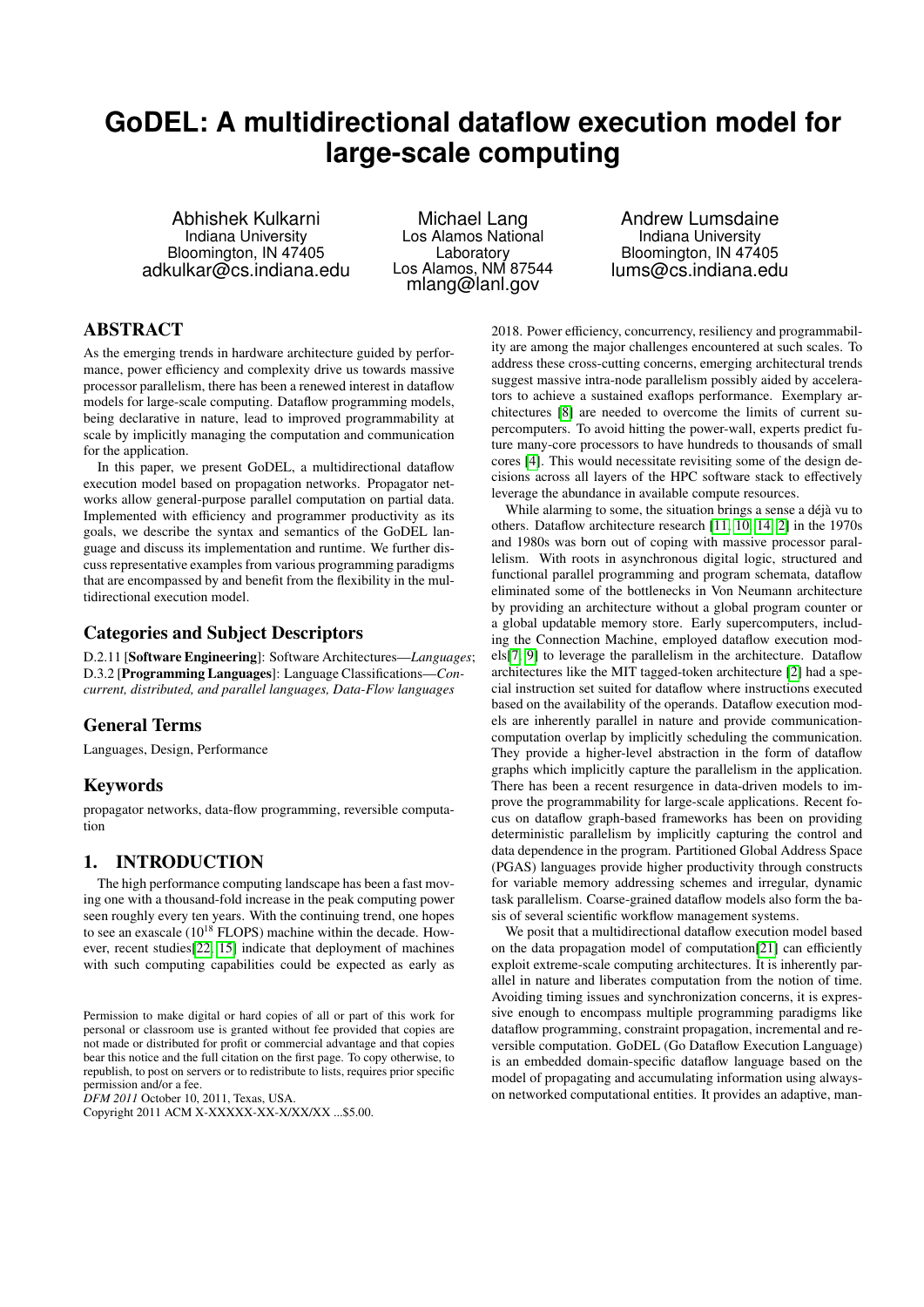aged runtime for parallel multidirectional execution of programs. The remainder of this paper is organized as follows. Section [2](#page-1-0) describes the propagator networks computation model. The overview of the GoDEL language, its syntax and semantics is explained in section [3.](#page-2-0) The implementation details for the language and its runtime are described in section [3.4.](#page-3-0) In section [4,](#page-4-0) we discuss an illustrative example that leverages this model of multidirectional execution. Related research is highlighted in section [5,](#page-5-0) and finally section [7](#page-6-11) concludes discussing future work in section [6.](#page-5-1)

#### <span id="page-1-0"></span>2. PROPAGATION NETWORKS

Propagation networks are a continuous-time, general-purpose model for concurrent and distributed computation developed by Radul and Sussman[\[21,](#page-6-10) [27\]](#page-7-0). The model liberates program execution from the temporal tyranny providing multidirectional dataflow between autonomous networked machines. These networks consist of "cells" which store *information* about the data and "propagators" which are stateless computational entities that read and write *information* from and to the cells. The set of axioms imposed on the cells and propagators make it a simple yet powerful model suitable for general computation. In particular, cells do not store values but instead accumulate values over time. Once a value has been written to a cell, it cannot be deleted or modified. Cells are a form of memory that remember values over time. Although this looks limiting for general-purpose computation, cells can add *information* about values. For instance, cells can merge values using a user-defined *merge* operation. No propagator is, thus, delegated to exclusively control the data or value in a cell. Propagators can merge a "partial" value to a cell and hence incrementally refine the *information* that a cell knows. This adaptive behavior associated with cells give the propagation network its emergent properties and allow it to encompass multiple programming paradigms. The restrictions impose a regular structure on the cell and its corresponding *merge* operation. The *merge* operation is enforced to be idempotent, commutative, associative and monotonic with respect to the cell.



<span id="page-1-1"></span>Figure 1: A unidirectional propagator network for the linear equation:  $y = 42x + b$ 

Propagators are asynchronous, autonomic units waiting to perform computation. Propagators process data from multiple input cells and write the results to an output cell. Propagators can register interest in cells they wish to read data from. On arrival of new information, cells notify those propagators which are interested in receiving data from them. Propagators are also monotonic since they can operate on a partial input to produce a partial output. They allow checking for emptiness of a cell and multiple reads of the value in a cell. Propagators could be as coarse-grained as being a heavyweight process or an ensemble of processes; or as fine-grained and lightweight as a function or a single instruction.

Propagators in the dataflow network are *fired* on the arrival of new *information* on its *firing set* (input cells). The execution is thus asynchronous, but strictly data-driven. Propagators do not execute when its output cell is "read". It resembles a push-based dataflow instead of a pull-based dataflow model. Propagators can be executed in parallel as long as the data they depend on is available. This model, thus, lends itself naturally to concurrent execution. Figure [1](#page-1-1) shows a propagator network for the linear equation  $y = 42x + b$ . The whole expression is represented as a directed acyclic graph (DAG) with the boxes representing propagators, and ovals representing cells. The dashed lines indicate input arcs to a propagator, whereas the output arcs are represented by a solid line. The constants in the expressions are emitted by a *constant propagator* which writes 42 to its output cell. When an input value is written to the cell  $x$ , it triggers the execution of the network until quiescence, after which the value from the output cell *y* can be safely read.



<span id="page-1-2"></span>Figure 2: A reversible network for the sum (and differences) of three integers: x, y and z

In [\[21\]](#page-6-10), Radul shows how, in addition to primitive datatypes like numbers, compound datatypes like intervals and pairs can be propagated. When propagating intervals, the *merge* function intersects the intervals from multiple propagators, thus providing a powerful dataflow network for interval arithmetic. The distinct separation between the basic computational units (propagators), the memory (cells) and its corresponding generic *merge* functions allows the core propagation network substrate to deal cleanly with different datatypes flowing through the network.

Since an input cell could be connected to multiple propagators, many interesting networks with multidirectional dataflow can be constructed in this model. Maintaining invariants on the expressions, such networks allow *partial* concurrent evaluation of expressions in any order and direction. A reversible network for a simple add operation between integers is shown in Figure [2.](#page-1-2) Depending on how the data dependencies are satisfied, this network can be executed in any order. When the values of *x* and *y* are known, the value of *z* is computed using the equation  $x + y = z$ . However,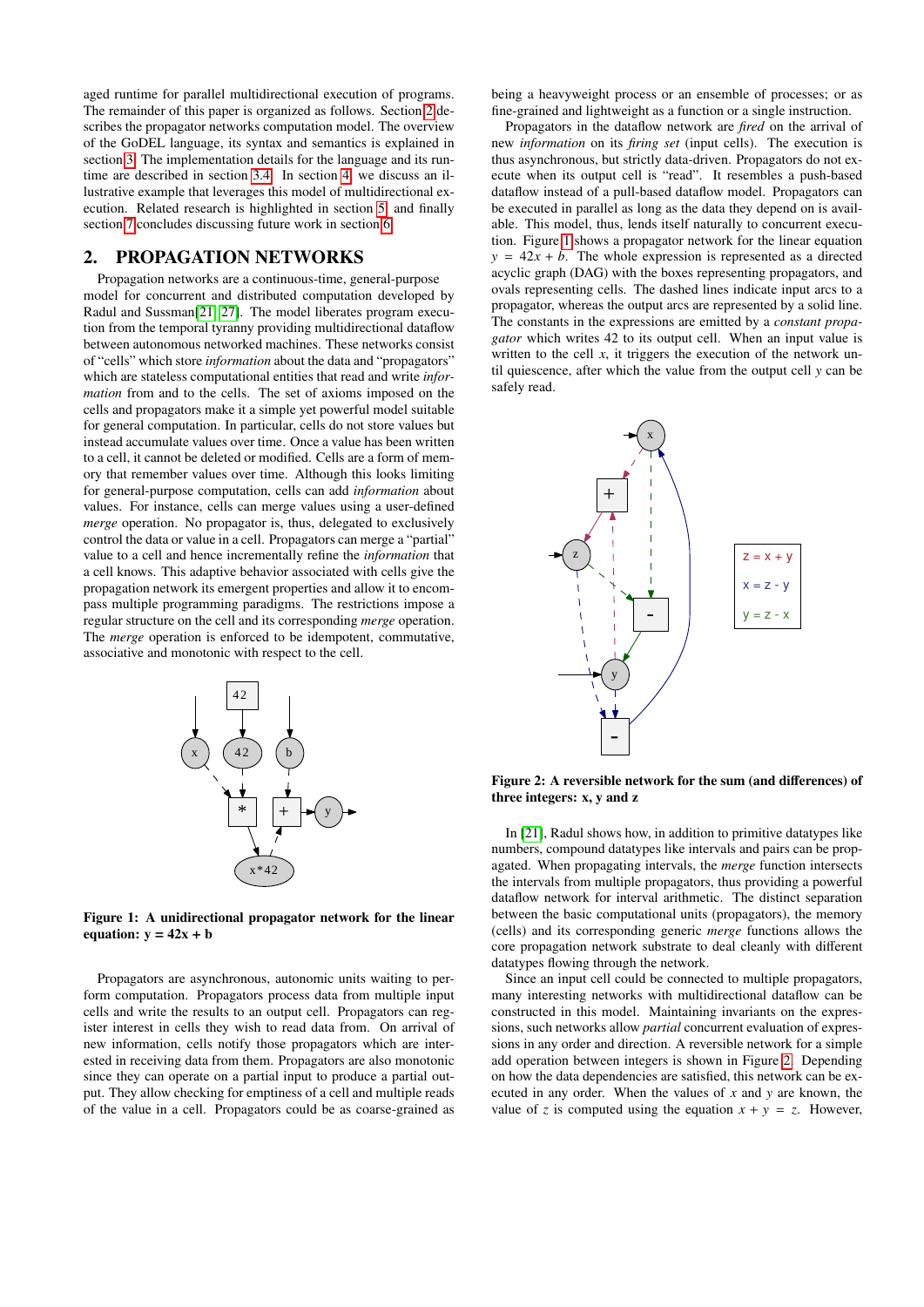when *z* and *y* are known, *x* is computed using  $x = z - y$ . This way of declarative programming is reminiscent of logic programming, but propagation networks are powerful enough to subsume multiple programming paradigms including imperative programming, logic programming, constraint programming and reversible computation among others.

As mentioned earlier, propagation networks define a continuoustime dataflow model where the outputs are observed only after the network reaches a quiescent state, that is a fixed-point of the dataflow graph function is obtained. Further, since the cell values cannot be overwritten, the network avoids divergence in common cases like the example in Figure [2](#page-1-2) when conflicting constraints are specified as the input.

#### <span id="page-2-0"></span>3. GoDEL

GoDEL is a concurrent, scalable implementation of propagation networks designed with efficiency and expressivity as its primary goals. Propagators are lightweight, schedulable coroutines whereas cells are modeled by a pair comprising of a shared memory location and an accompanying coroutine monitoring this location. GoDEL is implemented as an embedded domain-specific language (EDSL) embedded within a more general-purpose, feature-rich host language. This increases the productivity by allowing all host language constructs and library functions to be used within GoDEL's propagator functions. GoDEL can be used as a coarse-grained dataflow system where the abstractions provided by GoDEL are used for intrinsically capturing the data and control dependence and offering implicit synchronization for the parallel execution of the host language program.

GoDEL treats propagator computations as opaque functions of the host language. It offers primitive multidirectional propagators (arithmetic operators and their inverses like + and −, ∗ and ÷, *x* and  $\chi$ ). If a propagator function is ill-defined or non-existent (for instance, it could be a partial function), the dataflow in that direction is prohibited. With its primitive propagators, GoDEL constructs reversible multidirectional networks by default, but functions defined from the host language can be used to construct networks in which data flows in a particular direction. Following the design principles of propagation networks, GoDEL prohibits reassigning or modifying values of "cell" variables. It, however, offers a convenient construct to reuse a network instead of discarding it after a single use. We found that this is very handy, in practice, to execute the GoDEL graph with different input arguments or use it in a stream programming context.

Similarly, cells in GoDEL are polymorphically typed – they support any type from the host language to be used for the cell's content as long as an appropriate *merge* function with the correct function type is provided. Cells are internally implemented as objects which allows any function from the host language to override the default merge operation associated with a cell. Since we initially designed GoDEL to primarily target scientific applications, it provides two more primitive types: interval for imprecise interval computations, and matrix for matrix computations.

#### 3.1 Syntax

A GoDEL program is defined as a set of dataflow equations that form a directed graph of propagators mutually connected through cells. An *id* represents an identifier that can uniquely reference a cell. Since a GoDEL program is embedded in a host language *HL*, it can contain any host language expressions  $H_E$  or a series of cell declarations *cell*, propagator expressions *prop* and finally, cell assignments *assign* to trigger the execution of the network. A cell declaration consists of a unique identifier not defined a priori as

| $P_{\varphi}$      |               | $\equiv$ $H_E$   cells $\overline{prop}$ assign | GoDEL program                  |
|--------------------|---------------|-------------------------------------------------|--------------------------------|
|                    |               | <i>cells</i> $\equiv$ var $\bar{c}$ Cell        | Cell declarations              |
|                    |               | c.merge = $H_f$                                 | Merge functions                |
|                    |               | prop $\equiv c \leftarrow H_f(\overline{v})$    | Propagator expressions         |
|                    |               | $c \leftarrow v$                                |                                |
|                    |               | $c \leftarrow v + v \mid c \leftarrow v - v$    |                                |
|                    |               | $c \leftarrow v \times v \mid c \leftarrow v/v$ |                                |
|                    |               | $c \leftarrow v^n$                              |                                |
| $assign ::= c = k$ |               |                                                 | Cell assignment                |
|                    |               | $c := k$                                        | Reset network and assign       |
|                    |               | $v \cong c   k$                                 | Values                         |
|                    |               | $k \equiv H_n  i  m$                            | Constants                      |
|                    | $c \equiv id$ |                                                 | Cell identifier                |
| $\dot{i}$          |               | $\equiv$ Interval[ <i>n</i> : <i>m</i> ]        | Intervals                      |
|                    |               | $m \equiv$ Matrix $[x, y]$                      | <i>Matrices</i>                |
| $H_F$              |               |                                                 | Host language expressions      |
| $H_f$              |               |                                                 | <i>Host language functions</i> |
| $H_n$              |               |                                                 | Host language constants        |

#### Figure 3: GoDEL syntax

a variable in the preceeding host language expressions  $H_E$ . The merge method supporting primitive GoDEL types exported by a cell can be overridden as shown. Propagator expressions define the dataflow equations modeled by the network. They involve either primitive propagator operators (like +, –, \*, ÷) or any function  $H_f$ from the host language. Constants *k* in the propagator expressions are implicitly hoisted to propagator functions emitting these constants as shown in Figure [4\(a\).](#page-2-1) Aliases to cells can be defined as in Figure [4\(b\)](#page-2-2) which implicitly constructs an *identity* propagator.

<span id="page-2-1"></span>

<span id="page-2-2"></span>Figure 4: Trivial propagator expressions

Once a value is assigned to a cell variable using the *assign* expression, it flows through the directed graph, triggering propagators which depend on that value. A convenience construct := is provided that resets a propagation network and assigns a new value to the given cell location. This is handy when reusing a previously constructed propagation network to execute it with different input values. Although this is powerful enough to implement iteration and recursion in the network, its use is discouraged. Iteration in the network can either be implemented by using a *list* datatype and *cons*ing values to the list or using a multi-valued *switch* propagator. GoDEL treats intervals and matrices as first-class values and supports conveniently defining them statically by specifying the lower and upper limits for interval and the dimensions for matrix respectively.

#### 3.2 Semantics

A GoDEL program is essentially a dataflow graph consisting of *cells* and *propagators* which we treat as opaque deterministic functions acting on the values in the cells. The propagators themselves can be non-deterministic as long as they do not communicate externally using mechanisms other than the cells. Since the first-class values in the syntax are converted to constant or identity propaga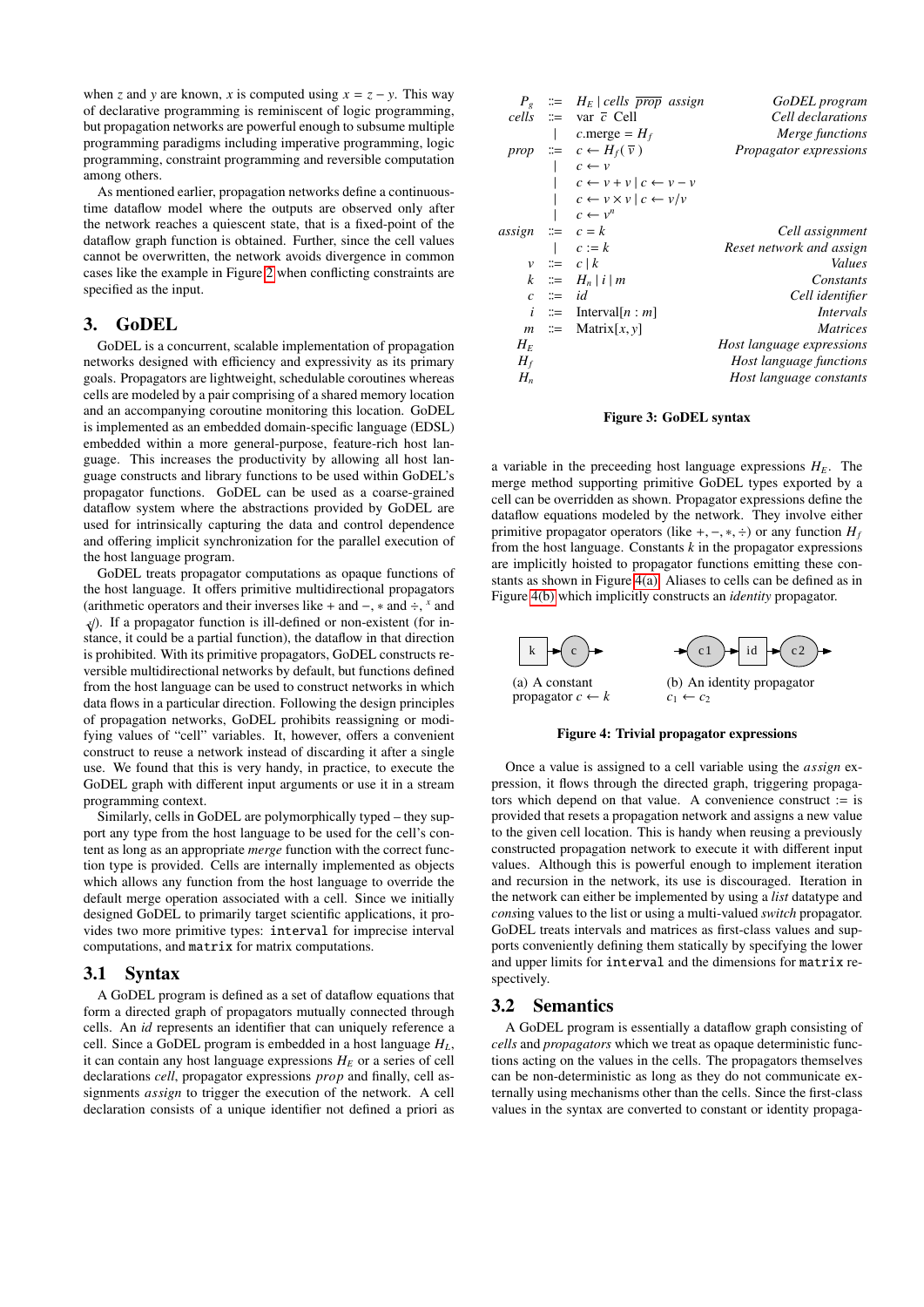tors depending on the context, the propagator expressions reduce down to the following core form:

$$
e \quad ::= \quad c \leftarrow f(\overline{c})
$$

The dataflow graph defined by a GoDEL program can be represented by a sequence of such expressions. The  $\leftarrow$  operator abstracts the communication between a propagator and cell. Similar to [\[23\]](#page-6-12), we define semantics for GoDEL by making the state and non-determinism in the calculus as core concepts. The notation used in the semantics is as follows. *c* denotes a cell, a location that holds a value.  $\overline{c}$  represents a finite sequence  $c_1, c_2, c_3, \ldots, c_n$ of cells.  $\langle x, y \rangle$  stands for a tuple of elements *x* and *y*. Ø denotes an empty environment, whereas  $[c \mapsto v]E$  denotes an environment that maps a cell *c* to its value *v*.

At each computation step, the state of a GoDEL program can be modeled by the values of all its cells  $\bar{c}$  represented by the environment *C*. The store *C* maps the cell names with their values in domain  $\mathcal{D}$ .  $C(c_i)$  returns the value  $v$  indexed by the cell  $c_i$ . Symbol  $\rho$  represents the propagator environment which associates propagator names with their corresponding implementations. For instance,  $\rho$ (+) can be used to look up the *sum* propagator from the environment. The transition  $\rho + \langle C, C' \rangle \rightarrow C''$  represents a computation<br>step caused by the firing of a propagator step caused by the firing of a propagator.

$$
v = selectC(C, C', c_i)
$$
  
\n
$$
p = c_o \leftarrow f(\overline{c})
$$
  
\n
$$
v' = \rho(p)(v, C'(\overline{c}))
$$
  
\n
$$
v'' = merge(v, v')
$$
  
\n
$$
C'' = updateC(p, C', v'')
$$
  
\n
$$
\rho \vdash \langle C, C' \rangle \rightarrow C''
$$
  
\nE-FIREPROP

$$
p = c_o \leftarrow f(\overline{c})
$$
  

$$
updateC(p, C', v'') = [c_o \mapsto v'']C'
$$

E-UPDATEC

$$
\exists c_i \in \overline{c} : c_o \leftarrow f(\overline{c})
$$
\n
$$
\exists c_i \in C : [c_i \mapsto v]C(c_i) \neq [c_i \mapsto v']C'(c_i)
$$
\n
$$
selectC(C, C', c_i) = v
$$
\nE-SELECT

$$
p = c_o \leftarrow f()
$$
  
\n
$$
v = \rho(p)(
$$
  
\n
$$
C' = updateC(p, C, v)
$$
  
\n
$$
\rho \vdash \langle 0, C \rangle \rightarrow C'
$$
  
\nE-INTPROP

#### <span id="page-3-1"></span>Table 1: GoDEL semantics

Rule E-INITPROP in Figure [1](#page-3-1) represents the initial transition  $\rho \in \langle \emptyset, C \rangle \to C'$ . A propagator *p* with no input cells is selected<br>and fired to get a value *v*. Using rule E-UPDATEC, the cell enviand fired to get a value *v*. Using rule E-UPDATEC, the cell environment  $C$  is updated with the value  $\nu$  to obtain a new environment C'. After the initial propagator firings, the network is in a quiescent state as long as no values are explicitly written to any cell *c*. Rule E-SELECTC non-deterministically selects a cell *c<sup>i</sup>* such that the following three conditions are met: 1)  $c_i$  occurs as an input cell to a propagator. 2)  $c_i$  maps to a value  $\nu$  in the environment  $C'$ , denoted by  $[c_i \mapsto v]C'$  and 3) Given a preceeding environment *C*, the value of  $c_i$  in the existing environment  $C'$  is not equal to the value of  $c_i$  in the old environment  $C$ .

Once the rule E-SELECTC selects a suitable cell which has a new fresh value from the preceeding transition, rule E-FIREPROP fires the propagator that depends on this input cell *c<sup>i</sup>* , merges the

value with the existing value of the cell  $c_i$  and stores the new merged value into the new cell environment  $C'$ . A suitable condition for network quiescence in this model is when all the cell environments are equivalent to each other.

#### 3.3 GoDEL Example: Temperature Converter

An example of a reversible GoDEL program is shown in Fig-ure [3.3.](#page-3-2) This program implements a dataflow equation  $c = \frac{5}{9} \times (f -$ 32) to convert temperatures between Celsius and Fahrenheit and vice versa. When a value is written to *c* (Line 8), the corresponding temperature value in *f* is computed. On the other hand, if a value in *f* is known (Line 10), the resultant value in *c* is written out.

1 func main () {<br>2 var f 32. c ! 2 var f\_32 , c\_9 , f , c Cell 4 f  $\leftarrow$  32.0 + f\_32<br>5 c 9  $\leftarrow$  5 0  $\ast$  f 32  $5$  c\_9 <- 5.0  $\div$  f\_32<br>6 c 9 <- c  $\div$  9.0  $c_9 < -c * 9.0$  $8 \quad c = 25.0$ 9 fmt.Printf ("Celsius %v C = %v  $F\n\rightharpoonup r$ , c, f) 10 f := 77.0<br>11 fmt.Printf( fmt . Printf ("Celsius %v C = %v  $F\n\cdot r$ ", c, f) 12 }

<span id="page-3-2"></span>

#### <span id="page-3-0"></span>3.4 Implementation

The GoDEL runtime is implemented as a library in the Google Go[\[28\]](#page-7-1) programming language. Go is a statically typed, garbagecollected, compiled language that offers performance comparable to low-level languages like C and C++. It has its roots in Hoare's Communicating Sequential Processes (CSP) model and is a successor to the Limbo programming language[\[25\]](#page-6-13). Go offers lightweight coroutines called *goroutines* and shared memory communication between them using *channels*. The Go runtime scheduler can schedule *goroutines* to run on a single kernel thread, or multiplex them to run on multiple kernel threads running on separate cores in a multicore system. The scheduler follows a simple round-robin scheduling strategy which turns out to be inefficient for unbalanced parallelism exhibited by irregular applications. *goroutines* have segmented stacks and are almost as lightweight as functions. They serve as appropriate lightweight user-level threads for fine-grained propagators, or as more dedicated kernel threads for coarse-grained propagators.

Embedding GoDEL in a more feature-rich, general-purpose host language like Go allows more expressivity in the propagators that could be defined. GoDEL is implemented as an embedded DSL following the multi-language paradigm. Although this results in impure semantics and consequently much-less guarantees about the generate program, it meets our goals of efficiency and expressivity. Since GoDEL is essentially a subset of the Go language[\[28\]](#page-7-1), the GoDEL compiler is implemented as a source-to-source compiler. It parses GoDEL programs into Go's Abstract Syntax Tree (AST), applies appropriate transformations on them and finally generates Go source. The Go compiler is invoked as a second-stage compiler to generate a platform-specific, architecture-dependent executable.

Similar to propagators, cells are also implemented as *goroutines*. On arrival of new information, a cell has to alert all its neighboring propagators interested in that data. In absence of asynchronous userspace memory notifications, it is requisite to monitor the shared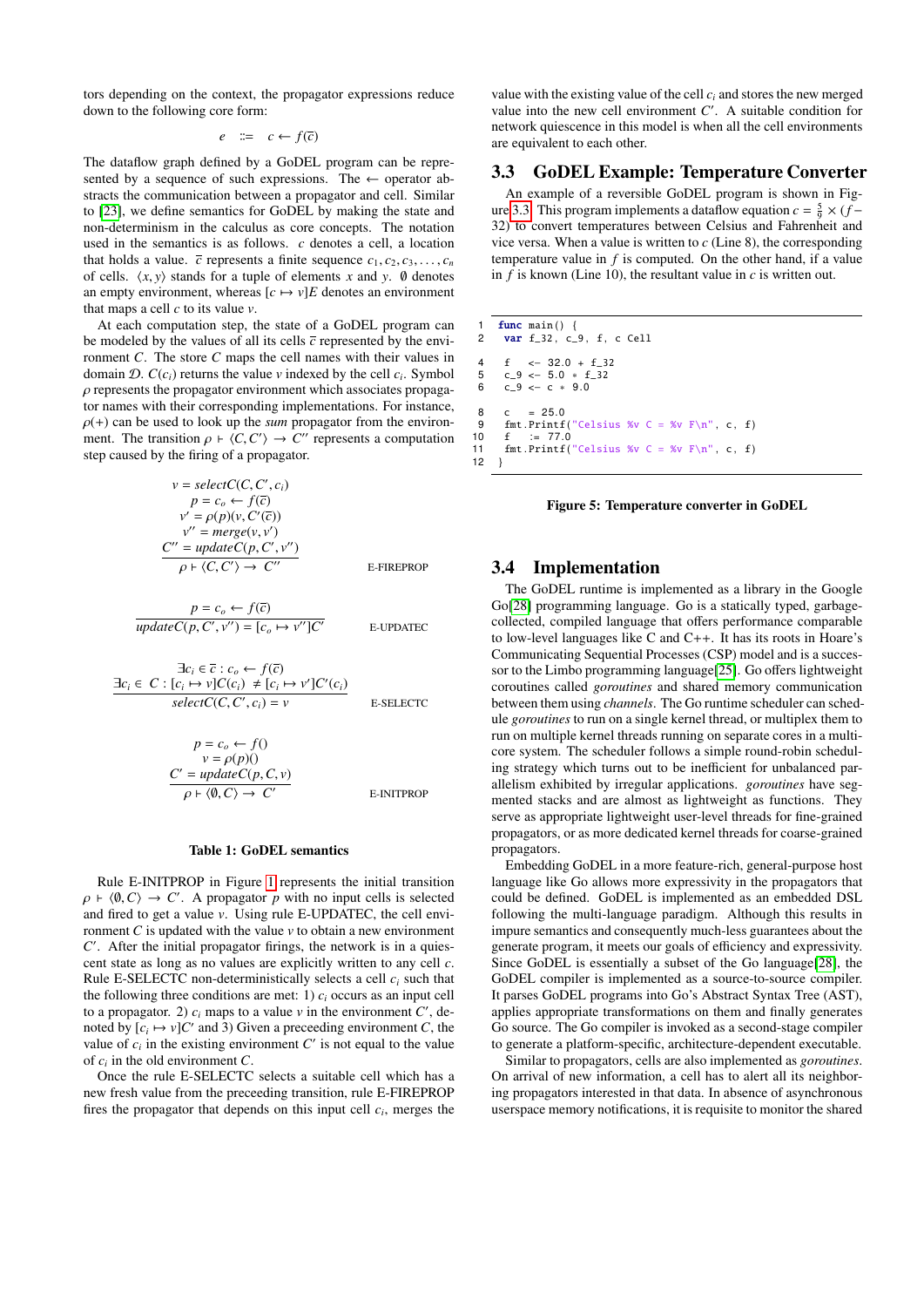memory location by polling for changes. Instead we treat the cells as processes that send and receive information to the propagators. Cells and propagators communicate with each other using channels. In addition to the primitive datatypes supported, cells are allowed to store any valid datatype that can be defined in Go as long as the corresponding *merge* function to handle that datatype is defined. Lacking generics [\[28\]](#page-7-1), the generic layer in GoDEL is implemented through ad-hoc polymorphism. Go supports runtime reflection which is leveraged by GoDEL to call the appropriate methods using a method dispatch table.

#### <span id="page-4-0"></span>4. REPRESENTATIVE EXAMPLES

In this section, we review some of the interesting ways in which propagation networks can be used for execution of large-scale applications. We discuss idiomatic examples in GoDEL to implement incremental computation, interval computations and standard dataflow computations. Instead of benchmarking against a real scientific application, we choose a representative method of finding the root of a real-valued function used in a large number of numerical kernels. In the specific case listed below, the multiparadigm execution facilities provided by GoDEL result in terser and simpler code, relieving application programmers of common mundane tasks.

#### 4.1 Incremental Computation

The GoDEL data-driven execution model forces evaluation of expressions as data flows through the network. Thus, dataflow graphs constructed in the model can incrementally compute avoiding redundant computations involving the same data. As discussed in [\[5\]](#page-6-14), many programs contain a *compute-mutate* loop in which a shared state is updated after every iteration. In such cases, it is beneficial to identify the redundancy in computations and only evaluate the expressions that involve changed inputs. We consider a simpler example of *self-adjusting* computation by revisiting the network discussed in Figure [1.](#page-1-1)



<span id="page-4-1"></span>Figure 6: A unidirectional propagator network for the linear equation:  $y = 42x + f(y)$ 

In the network shown in Figure [6,](#page-4-1) the value of cell *b* depends on the output value of propagator *f* . With an appropriate merge function that appends values in a cell representing them as a tuple consisting of an index and the corresponding cell content, only a part of the propagator network (shown with bold lines) is activated each time the value of cell  $b$  is iteratively refined by  $f$ . Choosing a suitable index, the continuous-time semantics of GoDEL programs can be discretized to implement arbitrary functional-reactive programs.

## 4.2 Parallel Dataflow Computation

Nested parallel algorithms are implemented in GoDEL by leveraging the hybrid parallelism in the model – implicit task parallelism between propagators and data parallelism implicit in the cells. Figure [7](#page-4-2) shows a representative example of parallel matrix multiplication using row-decompositions. Input cells *a* and *b* hold matrices in M(4,4) whose product is to be computed. *rN* are projection propagators which project the Nth row from the matrix in its input cell. *aNb* are propagators that perform matrix-vector product on their input cells and merge the output to cell *ab*. The merge operator associated with *ab* has to write the resultant vector at the appropriate row index to construct the final product matrix in *ab*. In the above example, the propagators *aNb* output a tuple of an index and the resulting vector.



<span id="page-4-2"></span>Figure 7: Matrix multiplication example:  $A \times B = AB$ 

It may look cumbersome to structure parallel computations as shown above. In practice, however, the propagators are coarsened such that the dataflow network is well-balanced. We further notice that merging values in a cell often results in several intermediate copies resulting in high space complexity. For shared-memory applications, the cells, however, hold pointers to the data as opposed to the actual data thus sharing data between subsequent cell refinements.

#### 4.3 Newton-Raphson Root-Finding Method

GoDEL supports interval arithmetic for primitive numeric intervals defined as *Interval*[ $n_L$  :  $n_H$ ] where  $n_L$  represents a lower limit and  $n_H$  is the higher limit such that  $n_L < n_H$ . Interval arithmetic can be extended to vectors and matrices for increasing the reliability of many numerical applications. Oftentimes, round-off errors during a computation result in an approximate solution of the problem. Probabilistic algorithms or uncertainty in model parameters also leads to inexact yet rigorous bounds on systems of equations.

Given an initial approximation  $x_0$ , the Newton-Rhapson method proceeds to find the root for the real-valued function  $f(x)$ , that is an *x* for which  $f(x) = 0$ . Successive approximations are computed using the equation given below:

<span id="page-4-3"></span>
$$
x_{n+1} = x_n - \frac{f(x_n)}{f'(x_n)}
$$
 (1)

In some cases, Newton's method exhibits slow initial convergence or no convergence at all. However when extended to interval arithmetic, it is known to have asymptotic quadratic convergence. We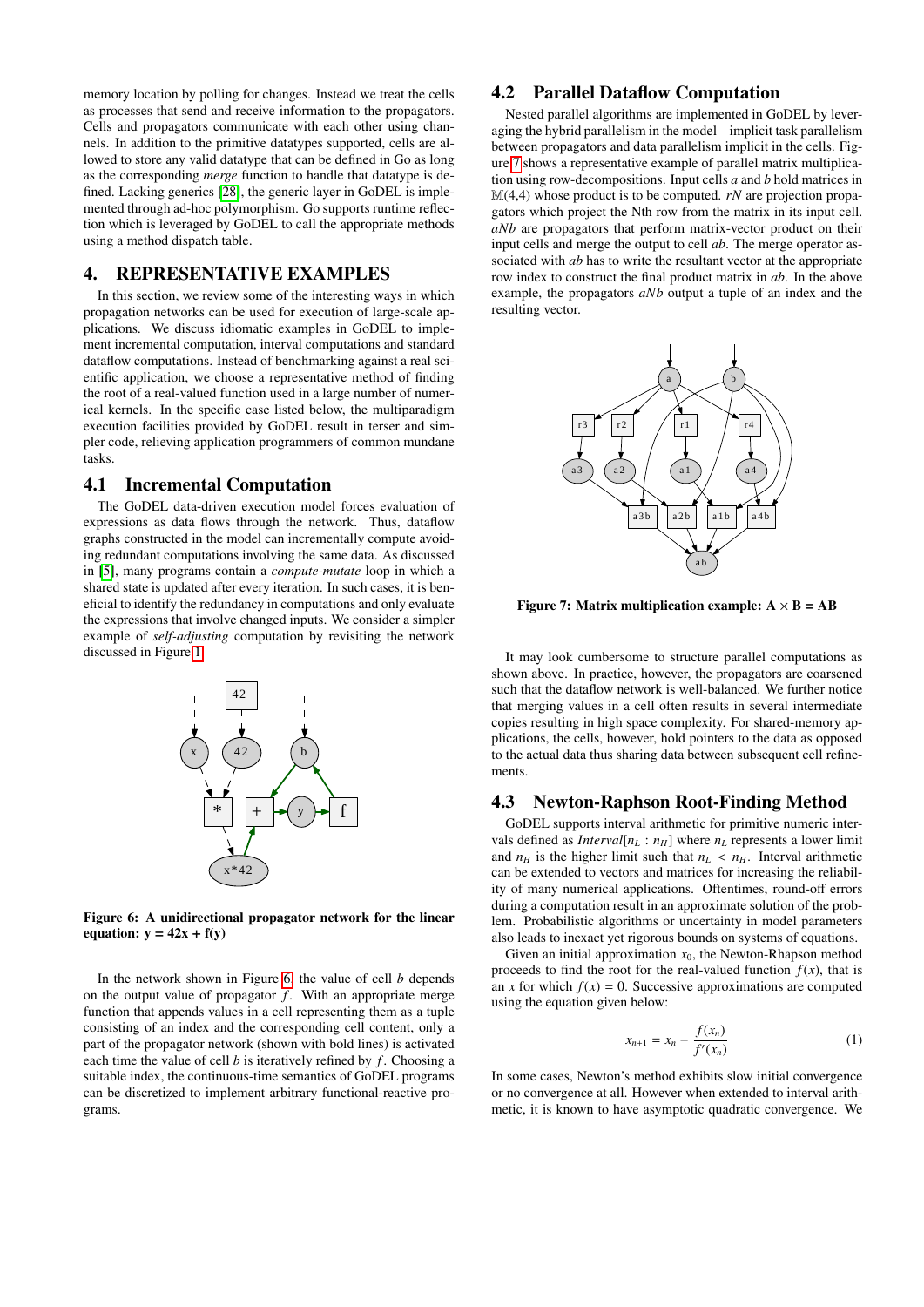consider an example where

$$
f(x) = \sqrt{x} + (x+1)\cos x
$$

$$
f'(x) = \frac{1}{2\sqrt{x}} + \cos x - (x+1)\sin x
$$

√

Figure [4.3](#page-4-3) compares the convergence of the point and interval versions of Newton's method. The root of the function  $f(x)$  is at 2.059045. From figure [4.3](#page-4-3) we see that the interval-Newton method converges in about 5 iterations whereas the regular point version and the point version with lower and higher bounds takes about 16 iterations to find the root. The interval-Newton method computes the approximation by the following steps

$$
x_{n+1} = x_n \cap mid(x_n) - \frac{f(mid(x_n))}{f'(x_n)}
$$



Figure 8: Convergence of Newton's method for  $f(x) = \sqrt{x} + (x + y)$ 1) cos *x*

The succinctness of the dataflow code in GoDEL can be seen in figure [4.3.](#page-5-2) The program uses user-defined operators for division (div) and subtraction (sub) since the operators  $(÷$  and  $-)$  in GoDEL are reversible by default. This prevents the construction of a reversible network (which is meaningless in this case) and restricts the flow of data in one direction. As described in [\[20\]](#page-6-15), we compute the inverse of the Newton-Raphson method using the equation

$$
g(h) = \frac{f(x_{n+1} - h)}{-h} - f'(x_{n+1} - h)
$$

#### <span id="page-5-0"></span>5. RELATED WORK

Static dataflow architectures[\[11\]](#page-6-4) emerged in the mid-1970's with early work in dataflow languages and compilers focusing on singleassignment languages like LAPSE [\[13\]](#page-6-16) and SISAL [\[19\]](#page-6-17); and on co-ordination languages like Lucid [\[30\]](#page-7-2) and Id [\[1\]](#page-6-18). Most of these early dataflow languages focused on fine-grained dataflow suited to map effectively to the underlying dataflow machines referenced above. In contrast, our work relates more closely to a coarsegrained dataflow model. Since cells can be checked for emptiness and propagators do not block on empty cells (monotonicity), cells differ considerably from the commonly found *write-once*, *readmany* synchronization structures like *I-structures* in Id [\[1\]](#page-6-18). As a consequence, a propagator network cannot be expressed as an equivalent Kahn Process Network (KPN). The advent of the massive multicore parallelism encountered in CPU and GPU architectures is

```
func main () {
 2 var x0, xi, fx, e Cell<br>3 fx \leq f(x0)
 3 fx \leftarrow f(x0)<br>4 e \leftarrow \text{div}(f)4 e \leftarrow \text{div}(\text{fx}, \text{fprime}(\text{x0}))<br>5 xi \leftarrow \text{sub}(\text{x0}, \text{e})\leftarrow sub (x0, e)7 x0 = Interval[2.0 : 3.0]<br>8 fmt \cdot Print('Initial approximation)fmt.Printf ("Initial approximation \%#v\n", x0)
9 for i := 0; i < 50; i++ {<br>10 fmt Printf("%#y %#y %#y"
10 fmt . Printf ( "%#v %#v %#v\n", x0, xi, fx)<br>11 if xi = x0 {
11 if x_i == x0 {<br>12 break12 break
\begin{array}{ccc} 13 & & & \} \\ 14 & & & \end{array}x0 := x15 }
16 }
```
<span id="page-5-2"></span>Figure 9: Newton's method in GoDEL

causing a resurgence in data-driven execution models and dataflow has become more relevant in this area.

Other related work includes TFlux [\[26\]](#page-7-3) which uses data-driven multithreading (DDM)[\[12\]](#page-6-19) and has been extended to utilize accelerators such as the IBM Cell B.E. The Jade programming language [\[16\]](#page-6-20) is a coarse-grained parallel programming language that has been ported to many systems and provides an execution model for loosely connected heterogeneous workstations. Capsules [\[18\]](#page-6-21) is a parallel programming model that composes computations (called *capsules*) supporting multiple granularity of parallelism. The Codelet execution model [\[31\]](#page-7-4) and Coarse-grained Dataflow [\[24\]](#page-6-22) are two models that are very closely related to GoDEL – they focus on enhancing the programmability for developing high-performance parallel applications for extreme-scale machines. While most of the above languages allow explicit declaration of task and data dependence graphs, they rely on a slightly restricted form of unidirectional dataflow. GoDEL draws a comparison with multi-paradigm programming languages like Oz [\[29\]](#page-7-5) since it subsumes multiple programming paradigms. Languages supporting reversible execution include Janus [\[17\]](#page-6-23), psiLisp [\[3\]](#page-6-24), and R [\[6\]](#page-6-25), although most of these languages are not currently under development.

## <span id="page-5-1"></span>6. FUTURE WORK

Although GoDEL supports multiple levels of task granularity, it is judicious to use GoDEL as a coarser-grained dataflow programming model than a finer-grained one to maximize performance. The propagator abstractions provided by GoDEL in the form of primitive operators gives an illusion that the operators map down to the corresponding hardware instructions. In reality, each propagator function has to pay a constant cost, that of creating a new coroutine. On a custom chip multiprocessor (CMP), it might be possible to snoop memory requests through a *Memory Mapped Interface* (MMI) and have "propagator instructions" that wait on the availability of "cell operands". Emerging accelerators like the GPU or the Cell B.E. have specialized processors that act on streams of data. Such architectures lend naturally to a dataflow model like the one described in this paper. Efficiently supporting multiple levels of granularity would involve aggressive compiler optimizations like propagator inlining and mapping GoDEL programs into an intermediate dataflow ISA. Other common optimizations include coarsening propagators which have unique dependencies and common sub-expression elimination using graph rewriting techniques.

Barring efficient bootstrapping, it would be trivial to extend GoDEL for distributed execution. Work-stealing models of task parallelism help in balancing the load among the available computational units.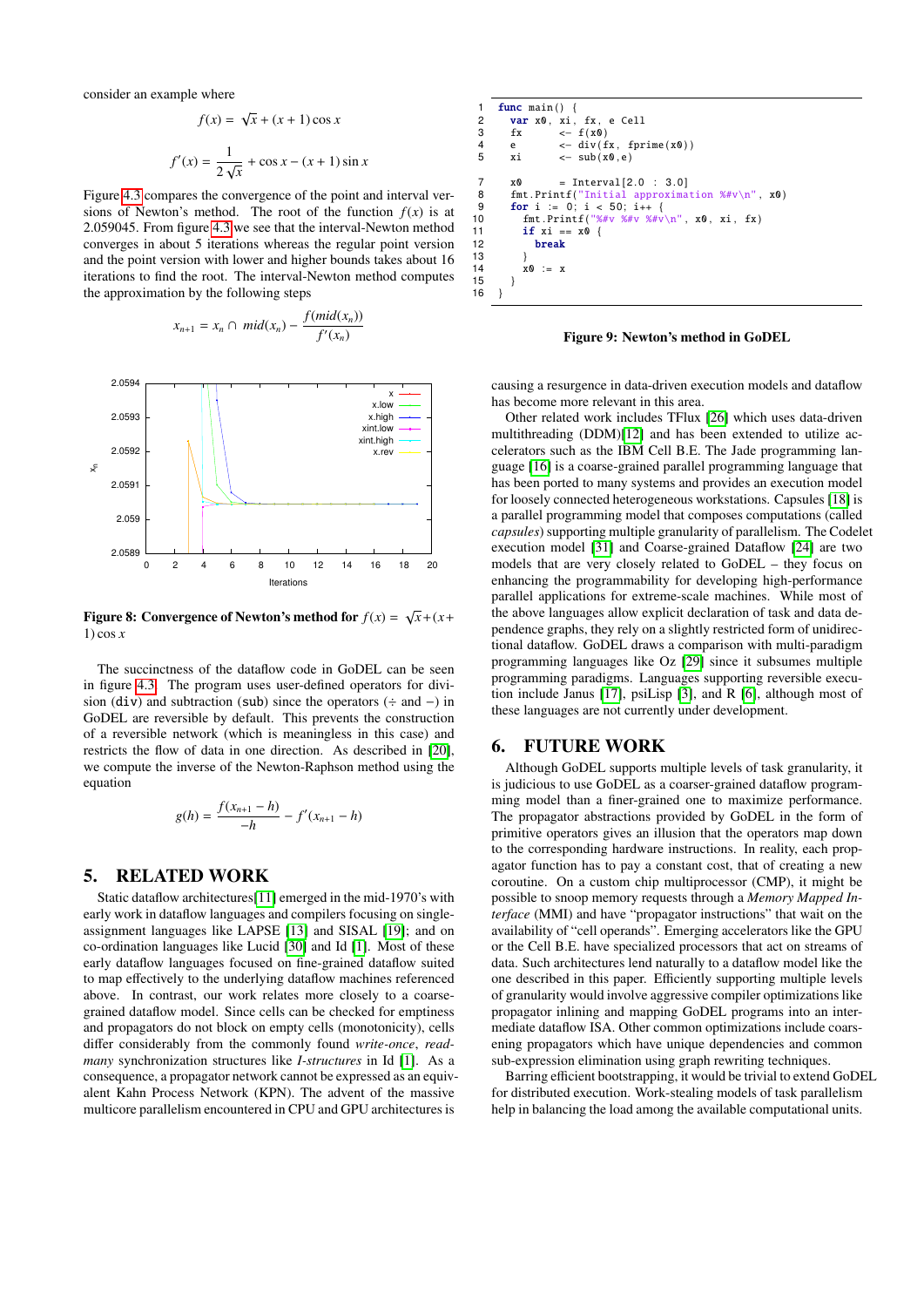Such locality-aware scheduling strategies would favor in efficient distributed execution of applications exhibiting irregular parallelism. We plan to investigate distributed channel implementation using highly-tuned hardware-optimized communication libraries like MPI and GASNet. Our future work also includes extending the GoDEL compiler and runtime stack to implement some of the common distributed high-performance computing applications to compare against alternative execution models.

## <span id="page-6-11"></span>7. CONCLUSION

There has been a significant body of work on dataflow languages. GoDEL builds on a flexible and expressive execution model based on propagation networks. The contribution of this work lies in a modern implementation of a general-purpose computational substrate based on multidirectional dataflow. The execution model supports multi-paradigm programming with first-class concurrency. GoDEL is fundamentally declarative in nature which makes it easier to express parallel programs by explicitly stating the dependencies between parts of the program. It takes a step towards proposing novel methods of execution for extreme-scale computing that support nested, hybrid parallelism, multiple levels of task granularity and explicit declaration of data and task dependencies.

## 8. ACKNOWLEDGMENT

The authors would like to extend particular thanks to Latchesar Ionkov for his helpful comments on the design of GoDEL. This work was partly performed at the Ultrascale Systems Research Center (USRC), a collaboration between Los Alamos National Laboratory and the New Mexico Consortium (NMC). NMC provides an environment to foster collaborative research through long-term interactions between LANL, professors, students and industry visitors. This publication has been assigned the LANL identifier LA-UR-11-11324.

# 9. REFERENCES

- <span id="page-6-18"></span>[1] Arvind, Culler, and Maa. Assessing the benefits of fine-grain parallelism in dataflow programs. *SC Conference*, 1:60–69, 1988.
- <span id="page-6-7"></span>[2] Arvind and R. S. Nikhil. Executing a program on the mit tagged-token dataflow architecture. In J. W. de Bakker, A. J. Nijman, and P. C. Treleaven, editors, *PARLE (2)*, volume 259 of *Lecture Notes in Computer Science*, pages 1–29. Springer, 1987.
- <span id="page-6-24"></span>[3] H. G. Baker. Thermodynamics and garbage collection. In *In ACM Sigplan Notices*, pages 55–59, 1994.
- <span id="page-6-3"></span>[4] S. Borkar. Thousand core chips: a technology perspective. In *DAC '07: Proceedings of the 44th annual Design Automation Conference*, pages 746–749, New York, NY, USA, 2007. ACM.
- <span id="page-6-14"></span>[5] S. Burckhardt, D. Leijen, C. Sadowski, J. Yi, and T. Ball. Two for the price of one: A model for parallel and incremental computation. *researchmicrosoftcom*, 1, 2011.
- <span id="page-6-25"></span>[6] C. R. Clark, D. Michael, and P. Frank. Improving the reversible programming language r and its supporting tools, 2001.
- <span id="page-6-8"></span>[7] D. E. Culler, S. C. Goldstein, K. E. Schauser, and T. von Eicken. Empirical Study of a Dataflow Language on the CM-5. In *Proc. of the Dataflow Workshop, 19th Int'l Symposium on Computer Architecture*, pages 187–210, Gold Coast, Australia, May 1992.
- <span id="page-6-2"></span>[8] E. DeBenedictis. Reversible logic for supercomputing. In N. Bagherzadeh, M. Valero, and A. Ramírez, editors, *Conf. Computing Frontiers*, pages 391–402. ACM, 2005.
- <span id="page-6-9"></span>[9] J. B. Dennis. Data flow ideas for supercomupters. In *COMPCON*, pages 15–20. IEEE Computer Society, 1984.
- <span id="page-6-5"></span>[10] J. B. Dennis, W. Y.-P. Lim, and W. B. Ackerman. The mit data flow engineering model. In *IFIP Congress*, pages 553–560, 1983.
- <span id="page-6-4"></span>[11] J. B. Dennis and D. Misunas. A preliminary architecture for a basic data flow processor. In *ISCA*, pages 126–132, 1974.
- <span id="page-6-19"></span>[12] P. Evripidou and J.-L. Gaudiot. A decoupled graph/computation data-driven architecture with variable-resolution actors. In *ICPP (1)'90*, pages 405–414, 1990.
- <span id="page-6-16"></span>[13] J. R. Gurd, J. R. W. Glauert, and C. C. Kirkham. Generation of dataflow graphical object code for the lapse programming language. In *Proceedings of the Conference on Analysing Problem Classes and Programming for Parallel Computing*, CONPAR '81, pages 155–168, London, UK, 1981. Springer-Verlag.
- <span id="page-6-6"></span>[14] J. R. Gurd, C. C. Kirkham, and I. Watson. The manchester prototype dataflow computer. *Commun. ACM*, 28(1):34–52, 1985.
- <span id="page-6-1"></span>[15] P. M. Kogge and et al. ExaScale Computing Study: Technology Challenges in Achieving Exascale Systems. *DARPA Information Processing Techniques O*ffi*ce, Washington, DC*, 28:278, 2008.
- <span id="page-6-20"></span>[16] M. S. Lam and M. C. Rinard. Coarse-grain parallel programming in jade. In *Proceedings of the third ACM SIGPLAN symposium on Principles and practice of parallel programming*, PPOPP '91, pages 94–105, New York, NY, USA, 1991. ACM.
- <span id="page-6-23"></span>[17] C. Lutz and H. Derby. Janus: A time-reversible language. 1982.
- <span id="page-6-21"></span>[18] H. A. Mandviwala, U. Ramachandran, and K. Knobe. Capsules: Expressing composable computations in a parallel programming model. In V. S. Adve, M. J. Garzar $\tilde{A}$ an, and P. Petersen, editors, *LCPC*, volume 5234 of *Lecture Notes in Computer Science*, pages 276–291. Springer, 2007.
- <span id="page-6-17"></span>[19] R. R. Oldehoeft and D. C. Cann. Applicative parallelism on a shared-memory multiprocessor. *IEEE Softw.*, 5:62–70, January 1988.
- <span id="page-6-15"></span>[20] K. S. Perumalla, J. P. Wright, and P. T. Kuruganti. On the reversibility of newton-raphson root-finding method. 2008.
- <span id="page-6-10"></span>[21] A. Radul. *Propagation Networks: A Flexible and Expressive Substrate for Computation*. PhD thesis, MIT, Sept. 2009.
- <span id="page-6-0"></span>[22] V. Sarkar et al. Exascale software study: Software challenges in extreme scale systems. *DARPA Information Processing Techniques O*ffi*ce, Washington DC.*, 14:159, 2009.
- <span id="page-6-12"></span>[23] R. Soulé, M. Hirzel, R. Grimm, B. Gedik, H. Andrade, V. Kumar, and K.-L. Wu. A universal calculus for stream processing languages. In A. D. Gordon, editor, *ESOP*, volume 6012 of *Lecture Notes in Computer Science*, pages 507–528. Springer, 2010.
- <span id="page-6-22"></span>[24] A. Soviani and J. P. Singh. Optimizing communication scheduling using dataflow semantics. In *Proceedings of the 2009 International Conference on Parallel Processing*, ICPP '09, pages 301–308, Washington, DC, USA, 2009. IEEE Computer Society.
- <span id="page-6-13"></span>[25] P. Stanley-Marbell. *Inferno Programming with Limbo*, chapter Inferno Programming with Limbo. John Wiley and